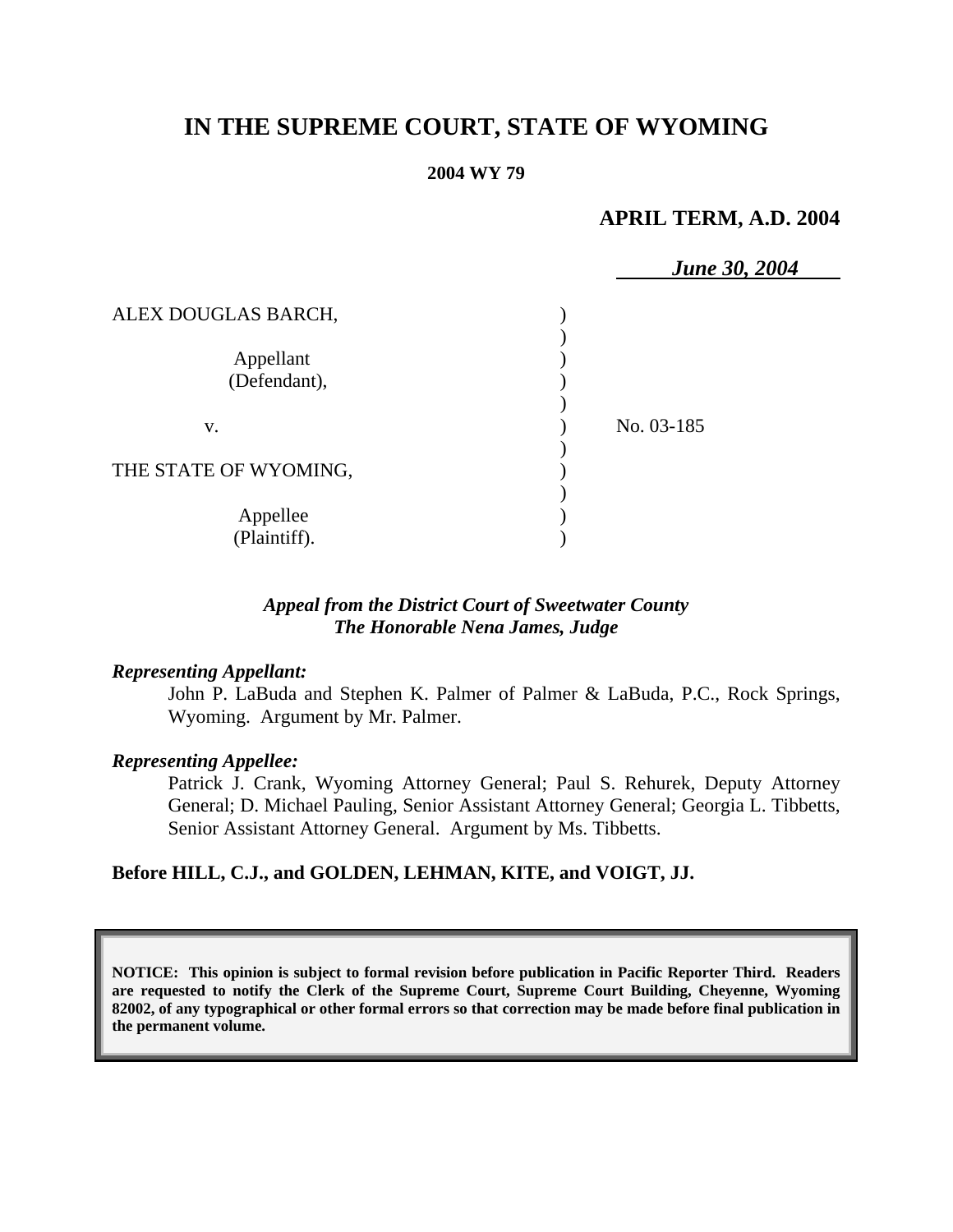## **GOLDEN**, Justice.

[¶1] The sole issue presented by this appeal is whether reasonable suspicion existed to permit the continued detention of Appellant Alex Douglas Barch for a dog sniff of the exterior of his vehicle after state troopers had concluded a routine traffic stop. After issuing Barch a warning ticket for a missing front license plate and telling him that he was free to leave, state troopers conducted a dog sniff of the exterior of Barch's vehicle and discovered one and a half pounds of marijuana and one pound of psilocybin mushrooms. After his motion to suppress was denied, Barch entered a conditional guilty plea to one count of possession with intent to deliver a controlled substance.

[¶2] We hold that the state troopers' continued detention of Barch was not based upon reasonable suspicion as required by the Fourth Amendment to the United States Constitution. The order denying the suppression motion is reversed, and this case is remanded to the district court, where Barch shall be allowed to withdraw his plea of guilty.

## **ISSUES**

[¶3] Barch presents this statement of the issue presented for review:

The continued detention of Appellant was not justified by reasonable and articulable suspicion of illegal activity and therefore violative of the Fourth Amendment of the Wyoming and United States Constitutions.

The State rephrases the issue as:

Did the District Court err in denying Appellant's motion to suppress?

### **FACTS**

[¶4] On December 7, 2002, Trooper Matthew Brackin executed a traffic stop of Barch's vehicle on I-80 for failure to display a front license plate. Upon approaching the vehicle, Trooper Brackin asked Barch for his driver's license, registration, and proof of insurance. While Barch was getting the requested information, Trooper Brackin asked Barch about his travel plans. Barch responded that he was on his way from Portland to Denver to visit some friends. Trooper Brackin asked Barch if his friends lived in Denver or a suburb and Barch replied that he was not sure and specified south Denver. The trooper also noticed that Barch appeared hurried. Barch retrieved the front plate from his trunk, and Trooper Brackin noticed several Rubbermaid containers in the trunk, some of which contained dried foods. Trooper Brackin returned to his patrol car to run a driver's license check and to prepare a warning ticket and noticed Trooper Tippy driving by and radioed him to come to the scene.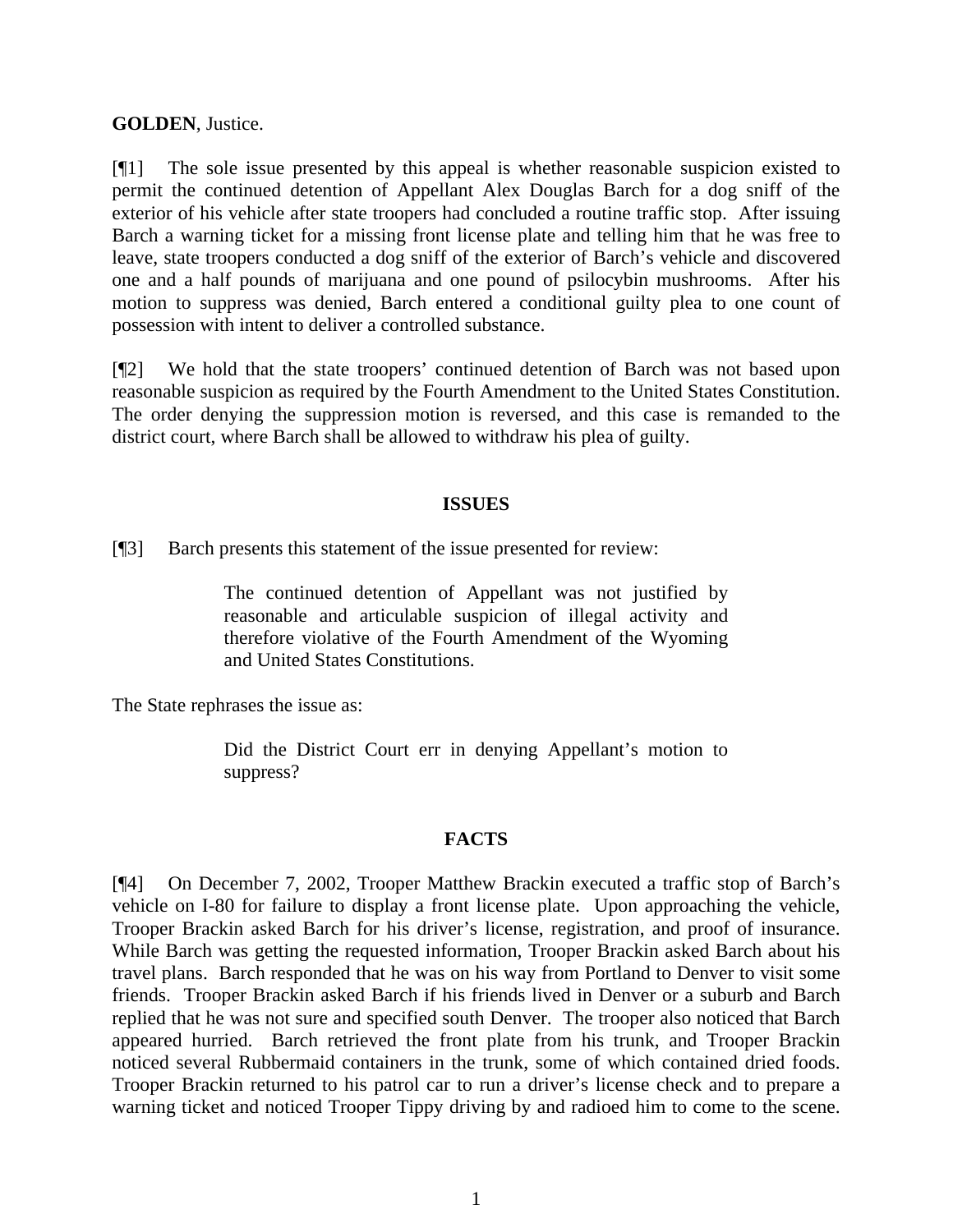Trooper Brackin returned Barch's driver's license, registration, and insurance card, issued the warning ticket, and told Barch that he was free to leave. Trooper Tippy arrived and parked behind Brackin's patrol car. As Barch approached his driver's door to leave, Trooper Brackin asked if he could ask a few more questions, and Barch consented. Trooper Brackin asked Barch additional questions regarding his trip, employment in Portland, the amount of cash he had and whether drugs were inside the vehicle. Trooper Brackin asked Barch for permission to search his vehicle, and Barch refused. Brackin then told Barch that he was going to have Trooper Tippy walk his drug dog around Barch's car and if the dog did not alert to anything in the car, they would let him go. At the suppression hearing, Trooper Brackin agreed that Barch had not consented to the search.

[¶5] The drug dog alerted to the rear wheel area at first and, after being taken around again, alerted on the front license plate and the left side of the trunk area. Inside the Rubbermaid containers in the trunk, Trooper Brackin discovered about one and a half pounds of marijuana and a pound of psilocybin mushrooms. Barch was arrested and filed a motion to suppress. Following a hearing, his motion to suppress was denied, Barch entered a conditional guilty plea, and this appeal followed.

#### **DISCUSSION**

#### **Standard of Review**

[¶6] On appeal, findings on factual issues made by the district court considering a motion to suppress are not disturbed unless they are clearly erroneous. In conducting the hearing on the motion to suppress, the district court has the opportunity to assess the credibility of the witnesses, weigh the evidence, and make the necessary inferences, deductions, and conclusions; we will, therefore, view the evidence in the light most favorable to the district court's determination. Whether an unreasonable search or seizure has occurred in violation of constitutional rights presents a question of law which we review de novo. *Damato v. State,* 2003 WY 13, ¶7, 64 P.3d 700, ¶7 (Wyo. 2003). Barch limits his analysis to the Fourth Amendment of the Federal Constitution. Without a state constitutional analysis, we decide a search and seizure issue solely under the Federal Constitution. *Id.* (citing *Vasquez v. State*, 990 P.2d 476, 485 (Wyo. 1999)). The Fourth Amendment protects the "right of the people to be secure in their persons, houses, papers, and effects, against unreasonable searches and seizures." U.S. Const. Amend. IV.

### **Reasonable Suspicion Analysis**

[¶7] The touchstone of our analysis under the Fourth Amendment is always the reasonableness in all the circumstances of the particular governmental invasion of a citizen's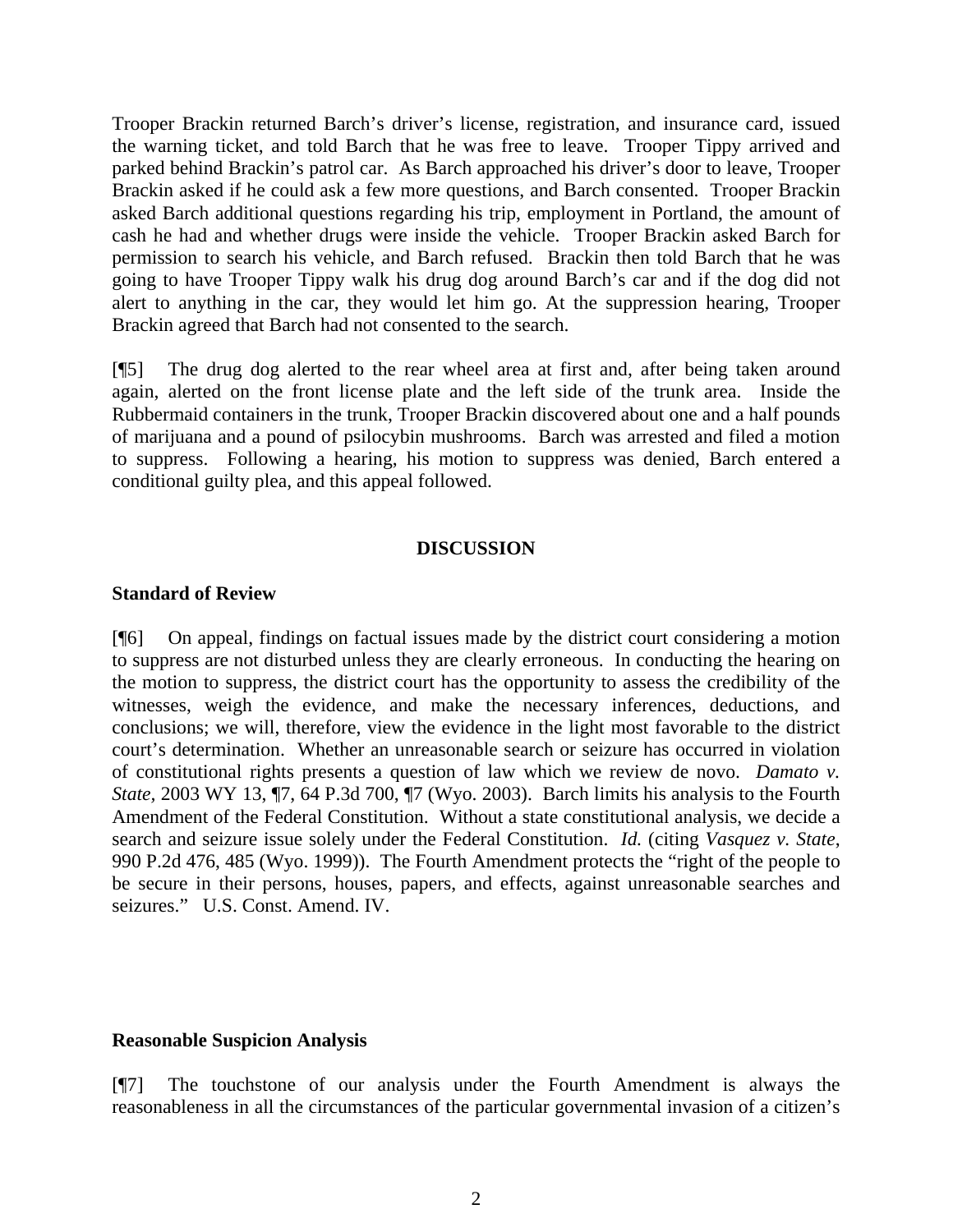personal security. Reasonableness, of course, depends on a balance between the public interest and the individual's right to personal security free from arbitrary interference by law officers. *Damato*, ¶8 (citing *Pennsylvania v. Mimms*, 434 U.S. 106, 108-09, 98 S.Ct. 330, 332, 54 L.Ed.2d 331 (1977) (per curiam) (quotation marks and citations omitted)); *see also*, *Illinois v. McArthur*, 531 U.S. 326, 331-32, 121 S.Ct. 946, 950, 148 L.Ed.2d 838 (2001). A traffic stop is a "seizure" within the meaning of the Fourth Amendment, "even though the purpose of the stop is limited and the resulting detention quite brief." *Damato*, ¶9; *Delaware v. Prouse*, 440 U.S. 648, 653, 99 S.Ct. 1391, 1396, 59 L.Ed.2d 660 (1979). However, a routine traffic stop is more analogous to an investigative detention than a custodial arrest and such stops are analyzed under the principles developed for investigative detentions set forth in *Terry v. Ohio*, 392 U.S. 1, 88 S.Ct. 1868, 20 L.Ed.2d 889 (1968). *Damato*, ¶9.

> The investigatory stop represents a seizure which invokes Fourth Amendment safeguards, but, by its less intrusive character, requires only the presence of specific and articulable facts and rational inferences which give rise to a reasonable suspicion that a person has committed or may be committing a crime.

*Id; Wilson*, 874 P.2d 215, 220 (Wyo. 1997) (citing *Lopez v. State*, 643 P.2d 682, 683 (Wyo.1982)); *see also Putnam v. State*, 995 P.2d 632, 637 (Wyo. 2000); and *McChesney v. State*, 988 P.2d 1071, 1074 (Wyo. 1999).

[¶8] We have a dual inquiry for evaluating the reasonableness of an investigatory stop: (1) whether the officer's actions were justified at the inception; and (2) whether it was reasonably related in scope to the circumstances that justified the interference in the first instance. *Damato*, ¶9; *Wilson*, 874 P.2d at 223 (quoting *Terry*, 392 U.S. at 20, 88 S.Ct. at 1879); *see also United States v. Hensley*, 469 U.S. 221, 228, 105 S.Ct. 675, 680, 83 L.Ed.2d 604 (1985). The conduct of an officer is judged by an objective standard which takes into account the totality of the circumstances. *Damato*, ¶9; *Putnam*, 995 P.2d at 637; *Terry*, 392 U.S. at 21-22, 88 S.Ct. at 1879-81; *United States v. Lang*, 81 F.3d 955, 965 (10th Cir. 1996); *Martindale v. State*, 2001 WY 52, ¶11, 24 P.3d 1138, ¶11 (Wyo. 2001). In applying this test, the Court has "consistently eschewed bright-line rules, instead emphasizing the fact-specific nature of the reasonableness inquiry." *Damato*, ¶9; *Ohio v. Robinette*, 519 U.S. 33, 39, 117 S.Ct. 417, 421, 136 L.Ed.2d 347 (1996). "The government has the burden of demonstrating that the seizure it seeks to justify on the basis of a reasonable suspicion was sufficiently limited in scope and duration to satisfy the conditions of an investigative seizure." *Damato*, ¶9 (quoting *United States v. Perdue*, 8 F.3d 1455, 1462 (10th Cir.1993)).

[¶9] Here, Barch does not dispute that the initial stop was valid, and the State concedes that Barch's detention after the completion of the traffic stop was not consensual and required reasonable suspicion of criminal activity. We, therefore, must examine the second prong of *Terry*, "whether it was reasonably related in scope to the circumstances which justified the interference in the first place." 392 U.S. at 20, 88 S.Ct. at 1879. "In the course of making a routine traffic stop, a law enforcement officer may: request a driver's license and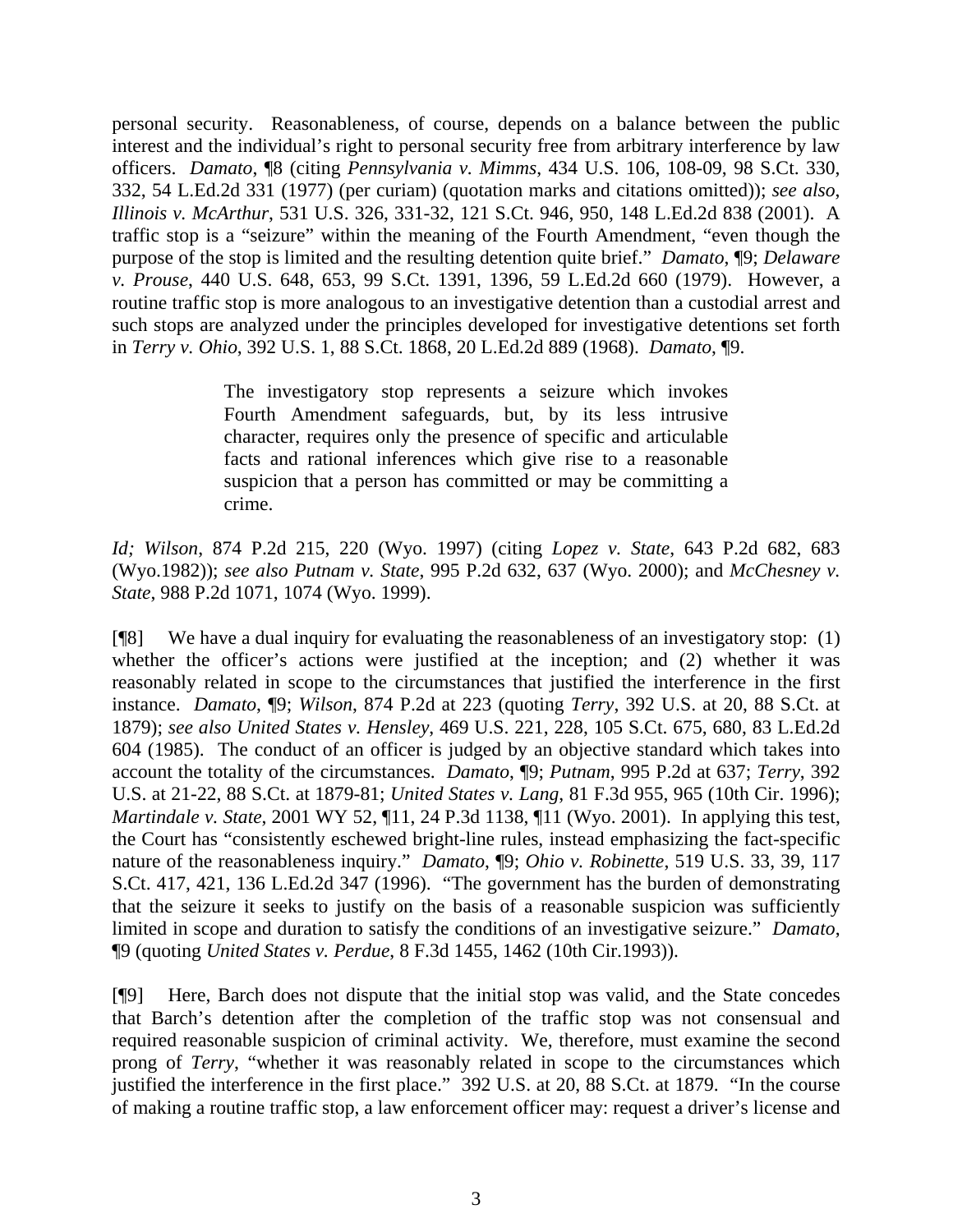vehicle registration; run a computer check; and issue a citation." *Damato*, ¶13; *Burgos-Seberos v. State*, 969 P.2d 1131, 1133 (Wyo. 1998) (citing *United States v. Elliott*, 107 F.3d 810, 813 (10th Cir. 1997)); *see also*, *Wilson,* 874 P.2d at 224. Generally, the driver must be allowed to proceed without further delay once the officer determines that the driver has a valid license and is entitled to operate the vehicle. *Damato*, ¶13; *Burgos-Seberos*, 969 P.2d at 1133. "In the absence of the particular individual's valid consent, an officer may expand an investigative detention only if there exists an 'objectively reasonable and articulable suspicion' that criminal activity has occurred or is occurring." *Damato*, ¶13; *United States v. Williams*, 271 F.3d 1262, 1267 (10th Cir. 2001), *cert*. *denied*, 535 U.S. 1019, 122 S.Ct. 1610, 152 L.Ed.2d 624 (2002) (citing *United States v. Hunnicutt,* 135 F.3d 1345, 1349 (10th Cir.1998)). "[I]n justifying the particular intrusion the police officer must be able to point to specific and articulable facts which, taken together with rational inferences from those facts, reasonably warrant that intrusion." *Damato*, ¶13 (citing *Terry,* 392 U.S. at 21, 88 S.Ct. at 1880). *Damato* determined that this Court will determine if the totality of the circumstances demonstrates the existence of objectively reasonable suspicion of illegal activity. *Damato,* ¶16.

[¶10] The State contends that, under the totality of the circumstances, the detention was justified by a reasonable suspicion of criminal activity and points to the following factors:

- 1. Barch was unable to identify specifically his destination in the Denver area;
- 2. Barch was carrying a larger quantity of food than was necessary for his travel plans;
- 3. Barch was nervous and hurried;
- 4. Barch had been unemployed for two months making it unlikely he could afford a vacation;
- 5. Barch was from Portland, a known drug source area.

The State concedes that some of these factors are innocuous when considered in isolation, but contends that viewed in totality through the eyes of a reasonable law enforcement officer, they were sufficient to give rise to the necessary reasonable suspicion to justify a brief detention since the dog was present at the scene and the sniff took only a minute or two. [¶11] In *Damato*, we determined that factors three and five are of little significance in raising reasonable suspicion because the average citizen is usually nervous when stopped by law enforcement for a routine traffic violation and because nearly all large areas can be called known drug hubs. *Damato,* ¶¶23, 24. Without further facts to distinguish these factors in this situation, these factors must be deemed consistent with innocent conduct. Trooper Brackin testified that his suspicions were aroused because Barch could not specify

the precise Denver suburb where his friends lived; however, cross-examination revealed that Trooper Brackin had once flown into Denver's airport known as Stapleton and thought it was in south Denver without realizing that the airport was actually in Commerce City, Colorado. From this, Barch contends that it is not unusual to specify south Denver instead of the specific suburb and, without evidence of lying, misrepresentation or discrepancies, this lack of knowledge is consistent with innocent conduct and insufficiently suspicious. The State